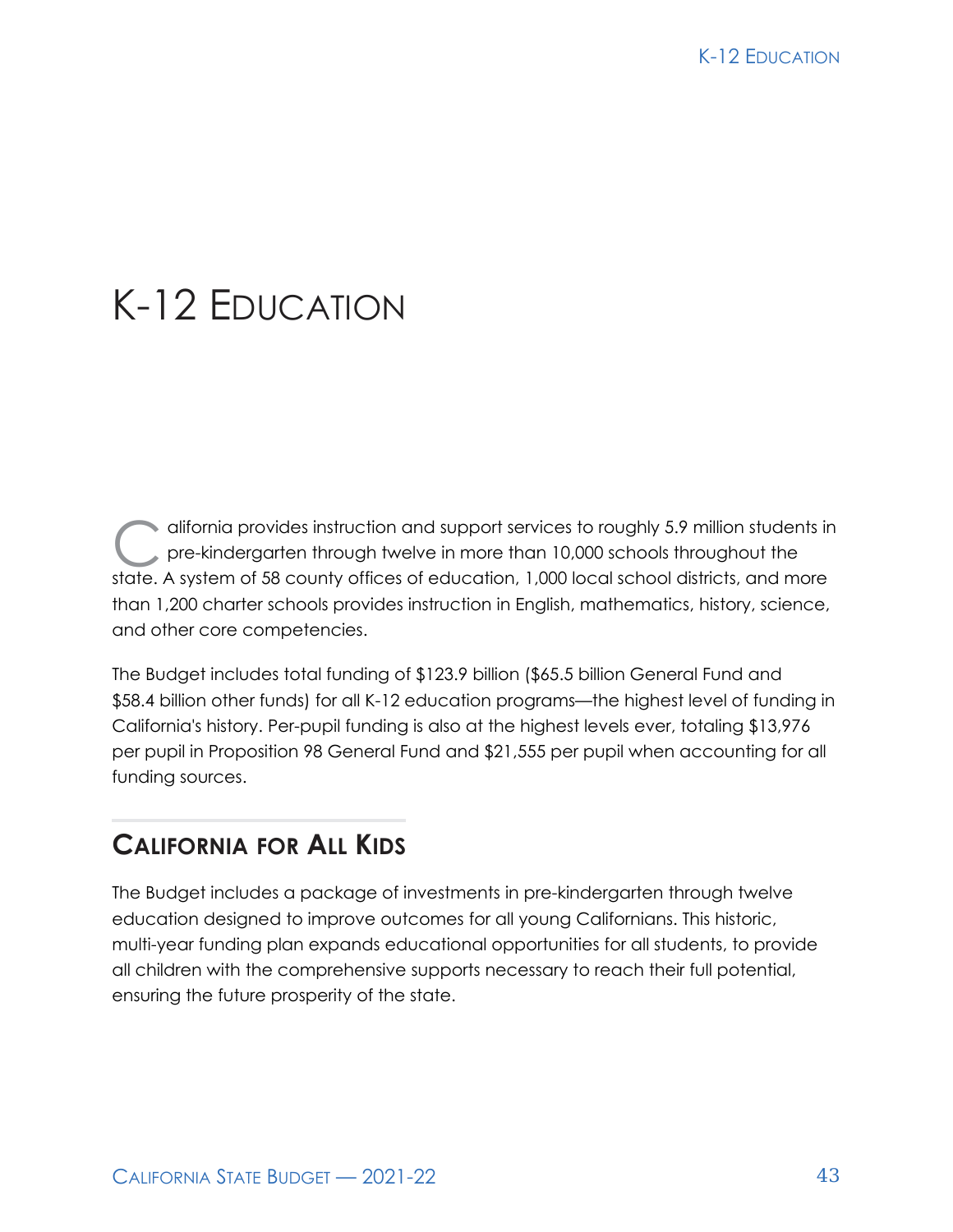#### K-12 EDUCATION

The Budget achieves these goals through funding for all of the following:

- Universal access to transitional kindergarten (pre-kindergarten) so all children are prepared to succeed in school
- Statewide expansion of and infrastructure to support community schools, which partner with families and communities to meet students' health, academic, and social emotional needs
- Year-round access to enrichment activities and before/after-school supplemental education programs for children in low-income communities
- Universal access to high-quality, subsidized school meals
- Well-prepared and well-supported teachers to address persistent shortages and accelerate learning for students
- Deeper connections and relationships between students and adults on campus, with training in tiered systems of student supports, including more school counselors, social workers, and nurses
- More intervention-focused special education programs
- Improved and more integrated relationship between schools and health care plans, county health, and social services to provide school-based services to children
- Greater student access to broadband Internet and computer technology, both in the classroom and at home

Additionally, to strengthen the existing public education fiscal infrastructure, which has been significantly impacted by the COVID-19 Pandemic and multi-year enrollment declines, the Budget restores all deferrals and includes additional investments in general purpose K-12 funding to ensure a strong base that facilitates the success of the proposed new investments.

# **PROPOSITION 98**

Proposition 98 is a voter-approved constitutional amendment that guarantees minimum funding levels for K-12 schools and community colleges (collectively referred to as K-14 schools). The Guarantee, which went into effect in the 1988-89 fiscal year, determines funding levels according to multiple factors including the level of funding in 1986-87, General Fund revenues, per capita personal income, and school attendance growth or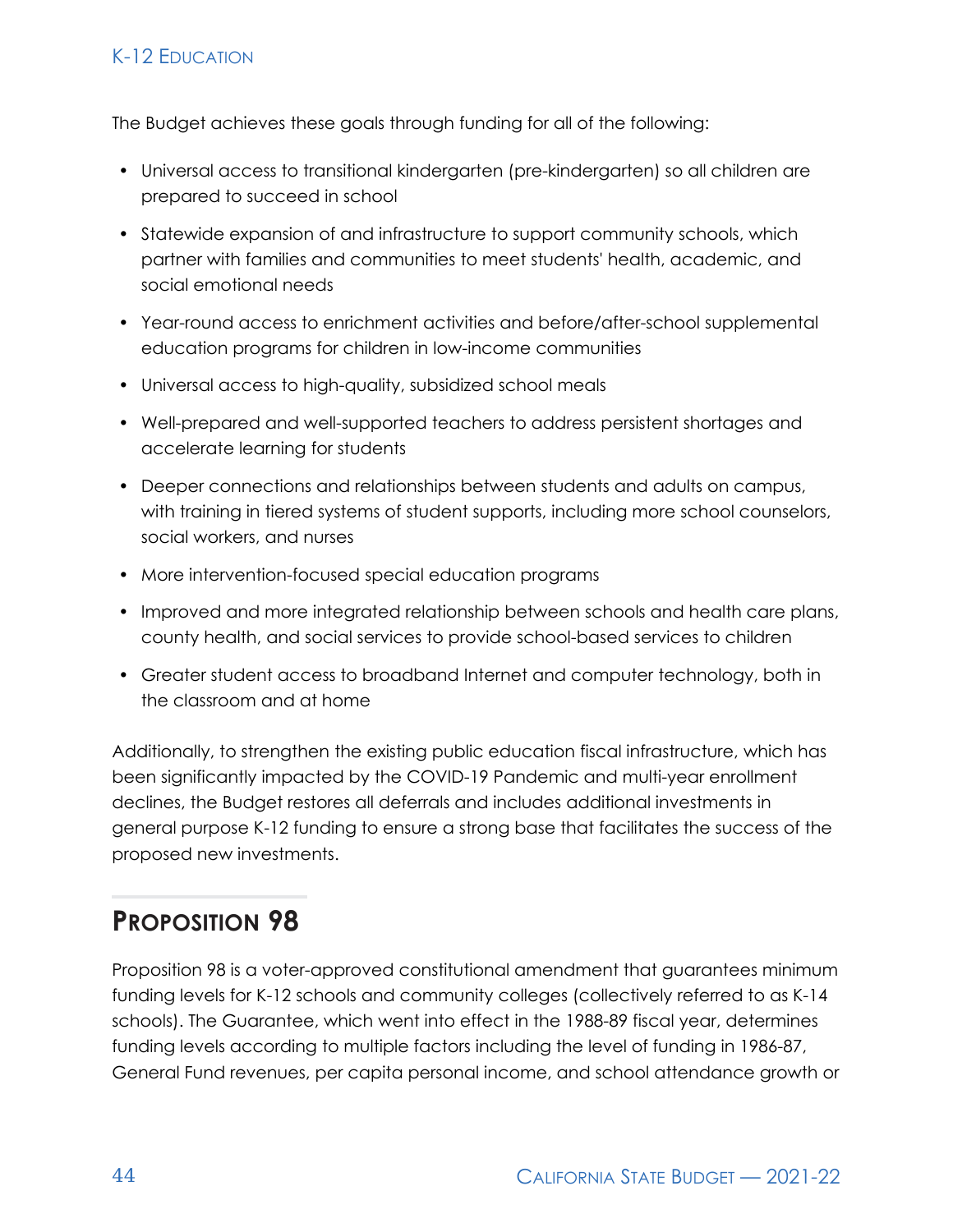decline. The Local Control Funding Formula is the primary mechanism for distributing these funds to support all students attending K-12 public schools in California.

The Guarantee continues to be in a Test 1 for all years 2019-20 through 2021-22. This means that the funding level of the Guarantee is equal to approximately 38 percent of General Fund revenues, plus local property tax revenues. The significant increase in revenues projected for 2020-21 and 2021-22 results in a corresponding increase in resources for K-14 schools. Proposition 98 is estimated to be \$79.3 billion in 2019-20, \$93.4 billion in 2020-21, and \$93.7 billion in 2021-22, representing a historically high three-year increase in the minimum Guarantee of \$47 billion over the level funded in the 2020 Budget Act.

#### **PROPOSITION 98 RAINY DAY FUND**

The Budget includes 2020-21 and 2021-22 payments of \$1.9 billion and \$2.6 billion, respectively, into the Public School System Stabilization Account, for a total account balance of \$4.5 billion at the end of 2021-22. Under current law, there is a cap of 10 percent on school district reserves in fiscal years immediately succeeding those in which the balance in the Account is equal to or greater than 3 percent of the total K-12 share of the Proposition 98 Guarantee. The balance of \$4.5 billion in 2021-22 triggers school district reserve caps beginning in 2022-23.

#### **LOCAL CONTROL FUNDING FORMULA (LCFF)**

The Budget includes a compounded LCFF cost-of-living adjustment of 4.05 percent, representing a 2020-21 cost-of-living adjustment of 2.31 percent and a 2021-22 cost-of-living adjustment of 1.7 percent. Additionally, to help local educational agencies address ongoing fiscal pressures, the Budget includes \$520 million Proposition 98 General Fund to provide a 1-percent increase in LCFF base funding. This discretionary increase, when combined with the compounded cost-of-living adjustment, results in growth in the LCFF of 5.07 percent over 2020-21 levels.

#### **DEFERRALS**

Recession-driven revenue reductions anticipated at the 2020 Budget Act drove the need to defer LCFF apportionments, in the amounts of \$1.9 billion in 2019-20, growing to more than \$11 billion in 2020-21. The Budget eliminates all K-12 deferrals in 2021-22.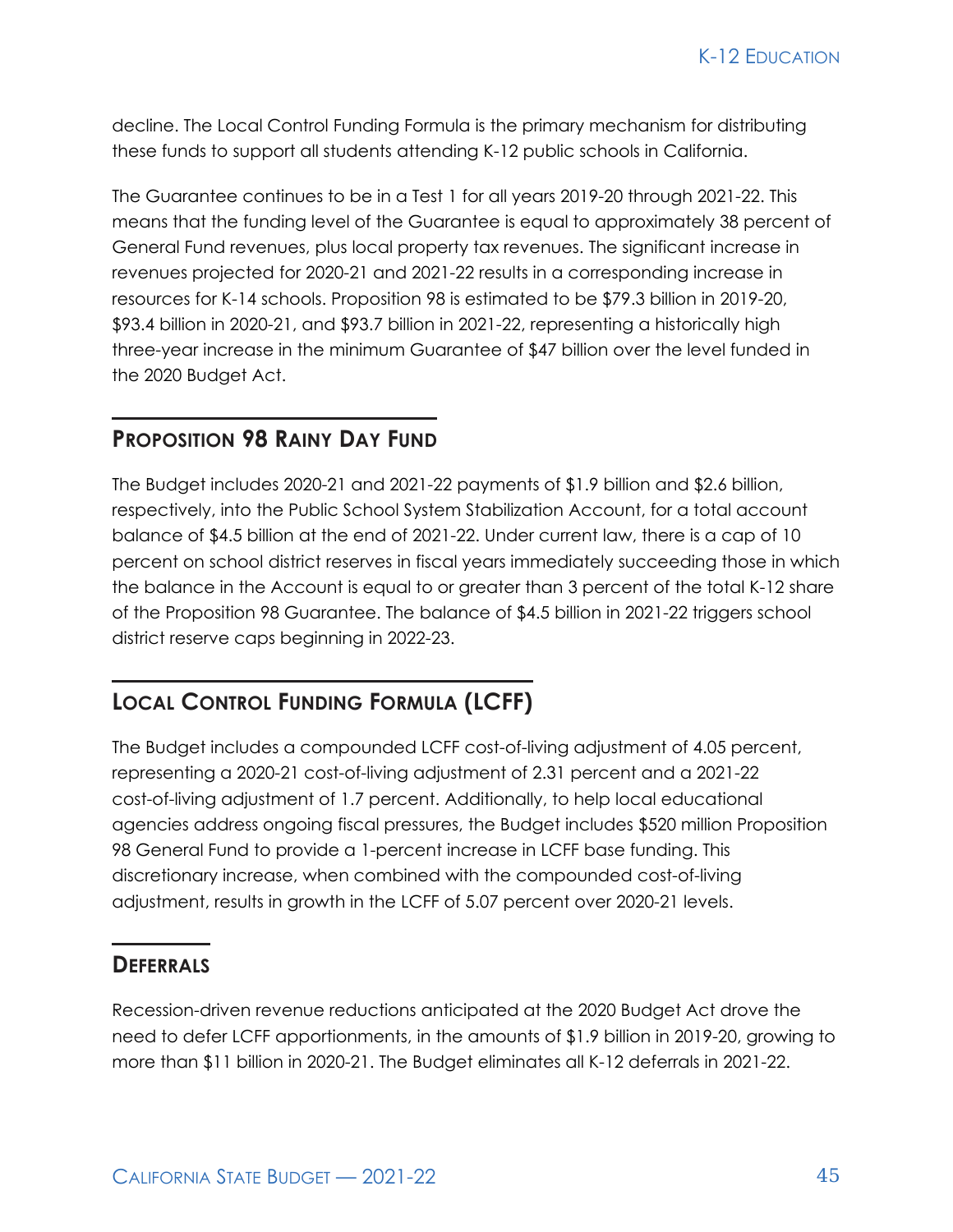### **UNIVERSAL TRANSITIONAL KINDERGARTEN AND STATE PRESCHOOL**

Evidence is plentiful that children who attend preschool are better prepared to succeed in school than children who do not. To provide access to free, high-quality, inclusive pre-kindergarten education for all children, the Budget includes a series of investments beginning in 2022-23 to incrementally establish universal transitional kindergarten, with full implementation by 2025-26. Universal transitional kindergarten will be phased-in over five years, with local educational agencies able to use 2021-22 for planning and infrastructure development. Additional access for four-year-olds will be implemented in increments of two months of age per year from 2022-23 through 2024-25 and three months of age in 2025-26, when all four-year-olds will be eligible. The costs of this plan are anticipated to be approximately \$600 million General Fund in 2022-23, growing to \$2.7 billion in 2025-26 (the Proposition 98 Guarantee will be "rebenched" to draw down General Fund for the costs of new enrollment in each year of increased investment). Additionally, the Budget includes \$200 million one-time Proposition 98 General Fund for planning and implementation grants for all local educational agencies and \$100 million one-time Proposition 98 General Fund for local educational agencies to train and increase the number of early childhood educators.

To build on and enhance the quality of the existing transitional kindergarten program, the Budget also proposes new ongoing Proposition 98 General Fund beginning in 2022-23 to provide one additional certificated or classified staff person in each transitional kindergarten classroom, reducing adult-to-child ratios from 1:24 to 1:12. Additionally, to the extent that additional funding is provided for this purpose, beginning in the 2023-24 school year, these ratios could be further reduced to 1:10.

Further, to maximize parent choice, the Budget clarifies that otherwise-eligible children remain eligible for transitional kindergarten, State Preschool, Head Start, or any other state or federal child care program that a student's parent or guardian decides is best for them. Finally, the Budget also encourages schools to consider using State Preschool operators to provide wraparound care for their income-eligible students, to ensure a full day of developmentally appropriate care and education for these children. To provide the resources necessary to ensure that State Preschool providers can meet these demands, the Budget includes \$130 million Proposition 98 General Fund for additional student access, as well as increasing reimbursement rates to more closely reflect regional differences in the cost of providing care.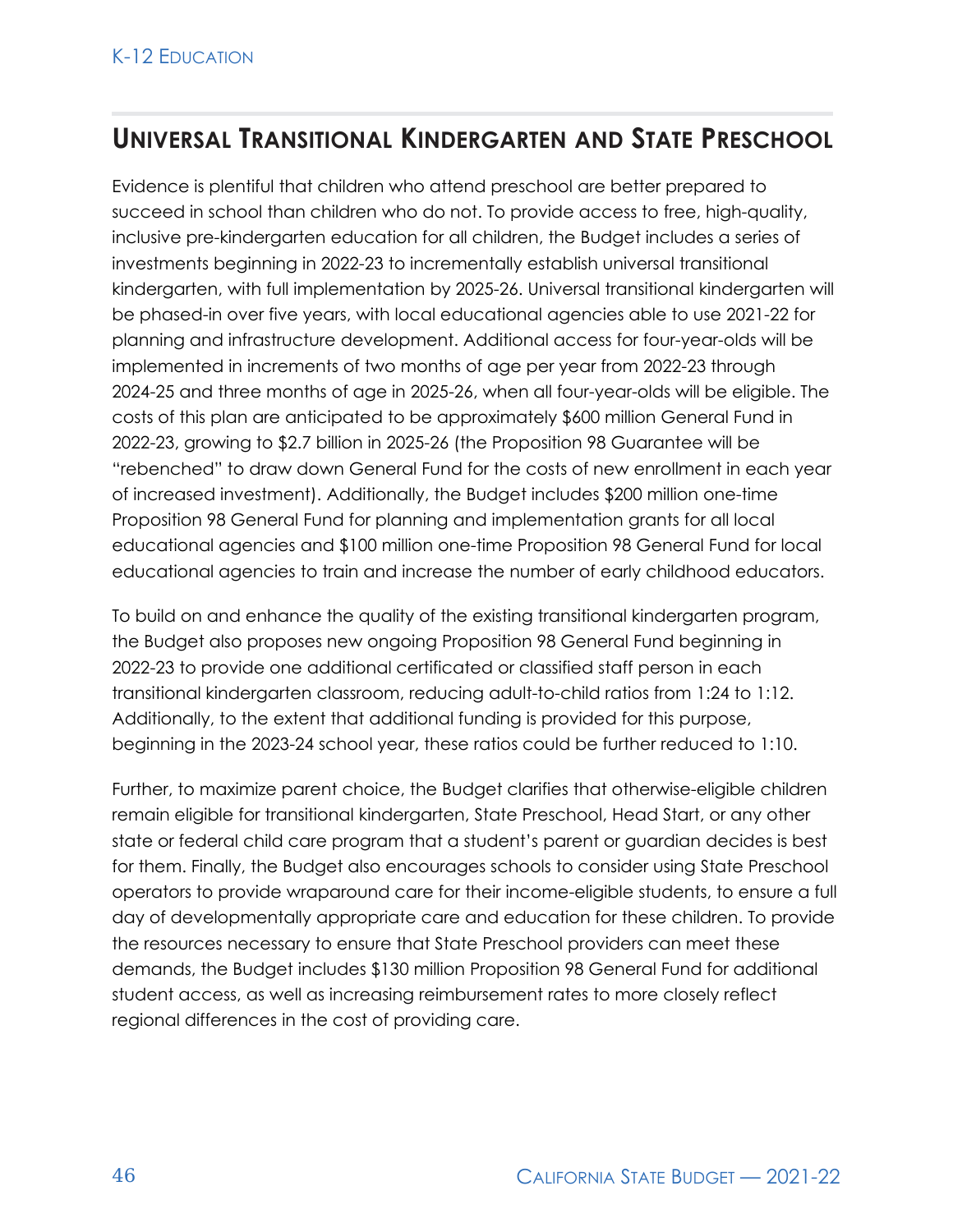### **COMPREHENSIVE STUDENT SUPPORTS**

To build up the capacity of schools to become stable hubs for a wider spectrum of basic student needs and real-world learning, the Budget includes \$3 billion Proposition 98 General Fund, available over several years, to expand and strengthen the implementation and use of the community school model to all schools in communities with high levels of poverty. Community schools partner with education, county, and nonprofit entities to provide integrated health, mental health, and social services alongside high-quality, supportive instruction. In addition to these integrated student supports, community schools offer expanded learning time, active family and community engagement, and collaborative leadership and practices, which are also funded in other proposals in the Budget. Over \$140 million of the nearly \$3 billion will support the establishment of regional technical assistance centers across the state to assist local educational agencies in establishing and maintaining community schools using multiple funding sources to meet students' needs.

To increase the number of adults providing direct services to students on school campuses, the Budget includes an ongoing increase to the LCFF concentration grant of \$1.1 billion Proposition 98 General Fund, increasing the concentration grant from 50 to 65 percent of the LCFF base grant. Local educational agencies that are recipients of these funds will be required to demonstrate in their local control and accountability plans how these funds are used to increase the number of certificated and classified staff on their campuses, including school counselors, nurses, teachers, paraprofessionals, custodial staff, and other student support providers. Also, in recognition of the disproportionate impact of the COVID-19 Pandemic on youth in foster care, county offices of education will receive an additional \$30 million one-time Proposition 98 General Fund to work with local partners to coordinate and provide direct services to these students.

Further, the Budget provides \$547.5 million one-time Proposition 98 General Fund for the A-G Completion Improvement Grant Program, which will fund high schools to increase the number of students, particularly students eligible for free and/or reduced price meals, English learners, and foster youth, who graduate from high school having completed the A-G series of classes required for admission to the California State University and University of California. The Pandemic made completion of these classes more difficult for many students, and the extra supports that will be provided to them with these resources will help them get back on track.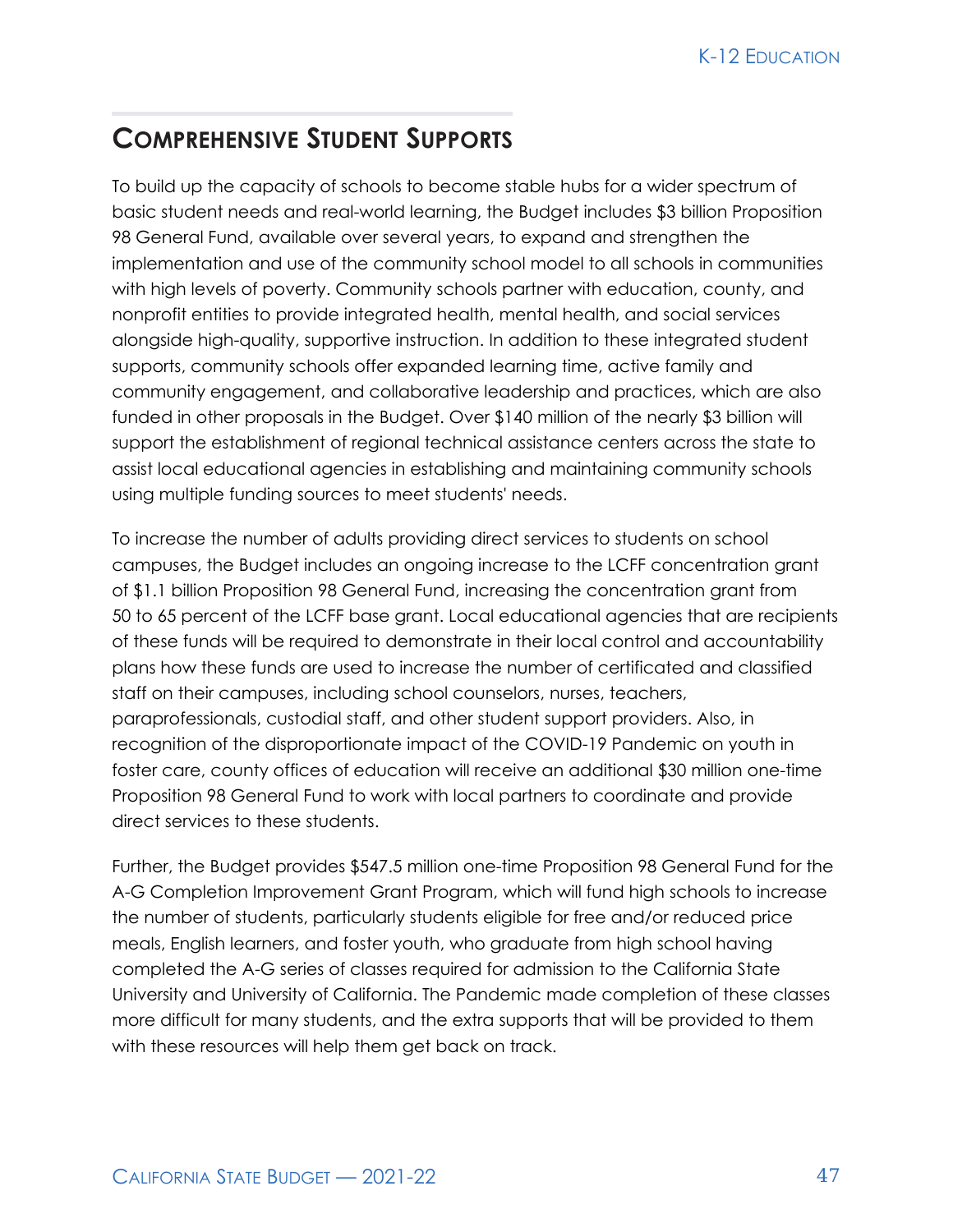# **EXPANDED LEARNING TIME**

A substantial body of research demonstrates the benefits of both expanded learning time and summer/intersessional enrichment in addressing and preventing learning challenges for students. To provide children with expanded learning opportunities regardless of their family income, the Budget makes an initial \$1.8 billion Proposition 98 General Fund investment as part of a multi-year plan to implement expanded-day, full-year instruction and enrichment for all elementary school students, with a focus on local educational agencies with the highest concentrations of low-income students, English language learners, and youth in foster care.

Pursuant to this plan, all local educational agencies will receive funding for expanded learning opportunities based on their number of low-income students, English language learners, and youth in foster care, with local educational agencies with the highest concentrations of these students receiving a higher funding rate. All local educational agencies will be required to offer expanded learning opportunities to the students generating the funding, with the local educational agencies receiving the higher funding rate required to offer expanded learning opportunities to all students. These students will have access to no-cost after school and summer programs, which when combined with regular instructional time, will provide these students with the opportunity for nine hours of developmentally appropriate academics and enrichment activities per instructional day and for six weeks each summer.

Similar to the existing After School Education and Safety Program, these programs will offer developmentally appropriate enrichment to students, including:

- An educational element in which tutoring or homework assistance is provided, and
- A supplemental element including, but not limited to, Science, Technology, Engineering, and Mathematics (STEM); fine arts; career technical education; recreation; and physical fitness.

Additionally, these programs will be required to maintain adult-to-student ratios of no less than 1:10 for transitional kindergarten and kindergarten students and 1:20 for students in first through sixth grades.

Funding for expanded learning opportunities is expected to increase over the course of five years, growing to \$5 billion in 2025-26. Over the implementation period, per pupil funding will increase and more local educational agencies will be expected to expand access to all students. In the meantime, local educational agencies are encouraged to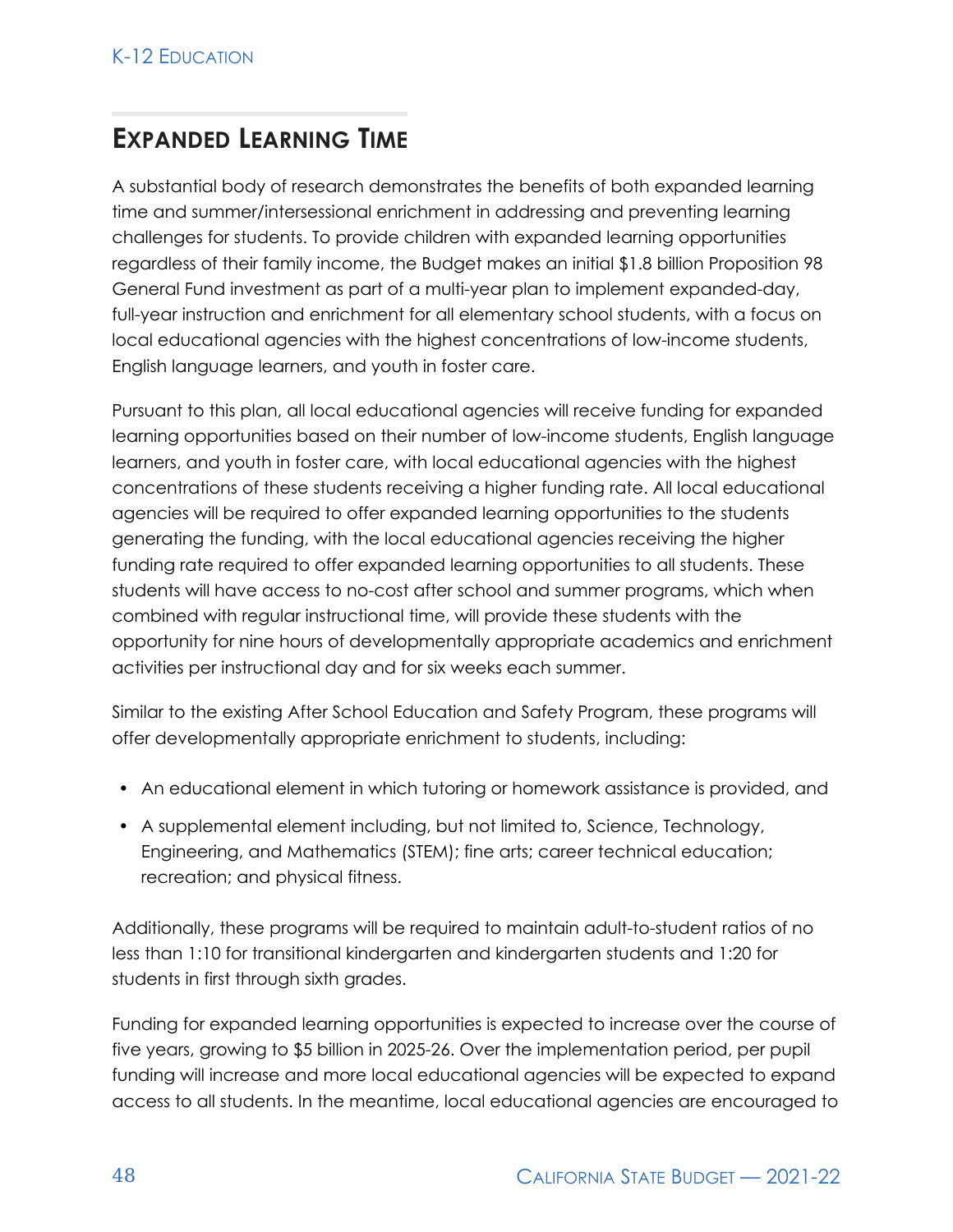expand access beyond the targeted student population by incorporating fee-based services into their programs for students whose families can afford to pay, using a graduated fee schedule that considers family income.

### **EDUCATOR PREPARATION, RETENTION, AND TRAINING**

Preparing, training, and recruiting a diverse, expert workforce of administrative, credentialed, and classified staff to work in public K-12 schools is critical to the success of the entire system. To further expand the state's educator preparation and training infrastructure, including to meet the need for additional early childhood educators, the Budget provides approximately \$2.9 billion to support educator initiatives. These proposals include:

#### **WORKFORCE PREPARATION**

- \$500 million one-time General Fund over five years for the Golden State Teacher grants, which would support a combined total of at least 25,000 grants for teacher credential candidates who commit to teach at a priority school, in a high-need subject matter area, for four years.
- \$350 million one-time Proposition 98 General Fund over five years to support teacher preparation residencies and other grow-your-own teacher credentialing programs.
- \$125 million one-time Proposition 98 General Fund over five years for the Classified School Employee Teacher Credentialing Program, to support more than 5,000 classified school staff in becoming credentialed teachers.
- \$20 million one-time General Fund to provide a credential fee waiver in 2021-22 for individuals entering the K-12 educator workforce.
- \$15 million one-time Proposition 98 General Fund over three years to support 6,000 teachers in completing the coursework necessary to receive state certification to teach computer science.
- \$1.7 million one-time Proposition 98 General Fund to support the educator recruitment work of the Center on Teaching Careers.
- Statute authorizing new pathways for prospective teachers to establish basic skills and subject matter competency, through coursework and upgrades to existing examinations.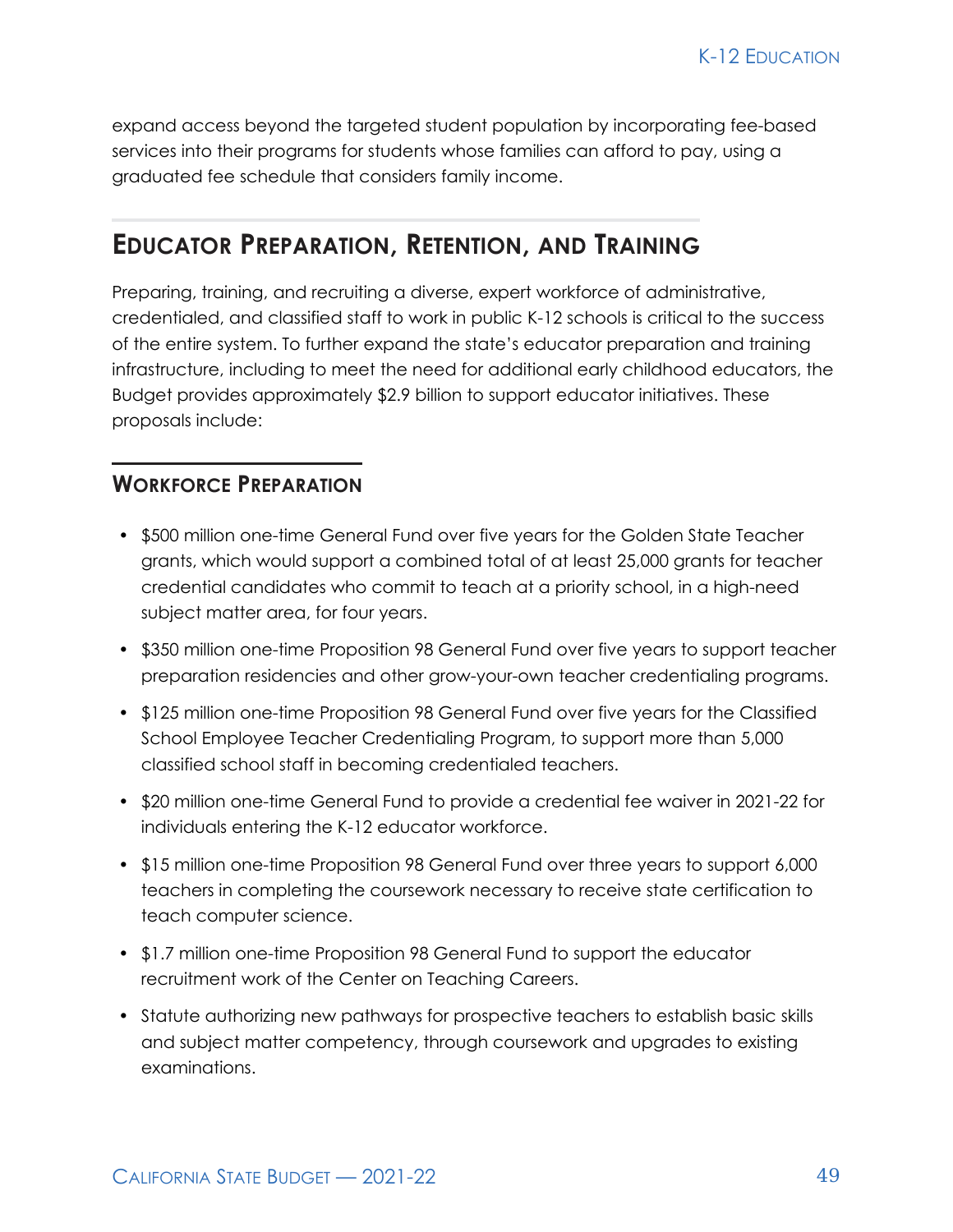### **RETENTION AND TRAINING**

- \$1.5 billion one-time Proposition 98 General Fund over five years for the Educator Effectiveness Block Grant, to provide local educational agencies with training resources for classified, certificated, and administrative school staff in specified high-need topics, including accelerated learning, social-emotional learning, re-engaging students, restorative practices, and implicit bias training.
- \$250 million one-time Proposition 98 General Fund over five years to incentivize 2,500 highly-qualified National Board Certified teachers to teach and mentor other instructional staff in high poverty schools.
- \$60 million one-time Proposition 98 General Fund for the Classified School Employee Summer Assistance Program, which provides matching funds for intersessional pay for classified employees that work less than 12 months per year.
- \$50 million one-time Proposition 98 General Fund for the California Collaborative for Educational Excellence to administer evidence-based professional development for educators that can support learning acceleration for California's diverse student population, particularly in mathematics, literacy and language development.
- \$25 million one-time Proposition 98 General Fund over five years for the 21st Century California School Leadership Academy, to provide high-quality professional learning for administrators and other school leaders.
- Additional one-time funds are also provided to increase educator training and resources in early math, reading, science instruction, computer science, dyslexia, anti-bias strategies, environmental literacy, open educational resources, ethnic studies, and LGBTQ+ cultural competency.

Finally, the Budget proposes aligning teacher preparation programs with new teacher expectations for the instruction of students with exceptional needs, including dyslexia.

# **UNIVERSAL SCHOOL NUTRITION**

Nutrition programs are a key component in achieving an effective education program. Research shows that child nutrition programs increase student attendance and improve their well-being. To ensure that these benefits are available to all children, and to reduce the stigma of free and reduced-price meals, the Budget provides an additional \$54 million Proposition 98 General Fund to reimburse all meals served to students, including for those who would not normally qualify for reimbursement under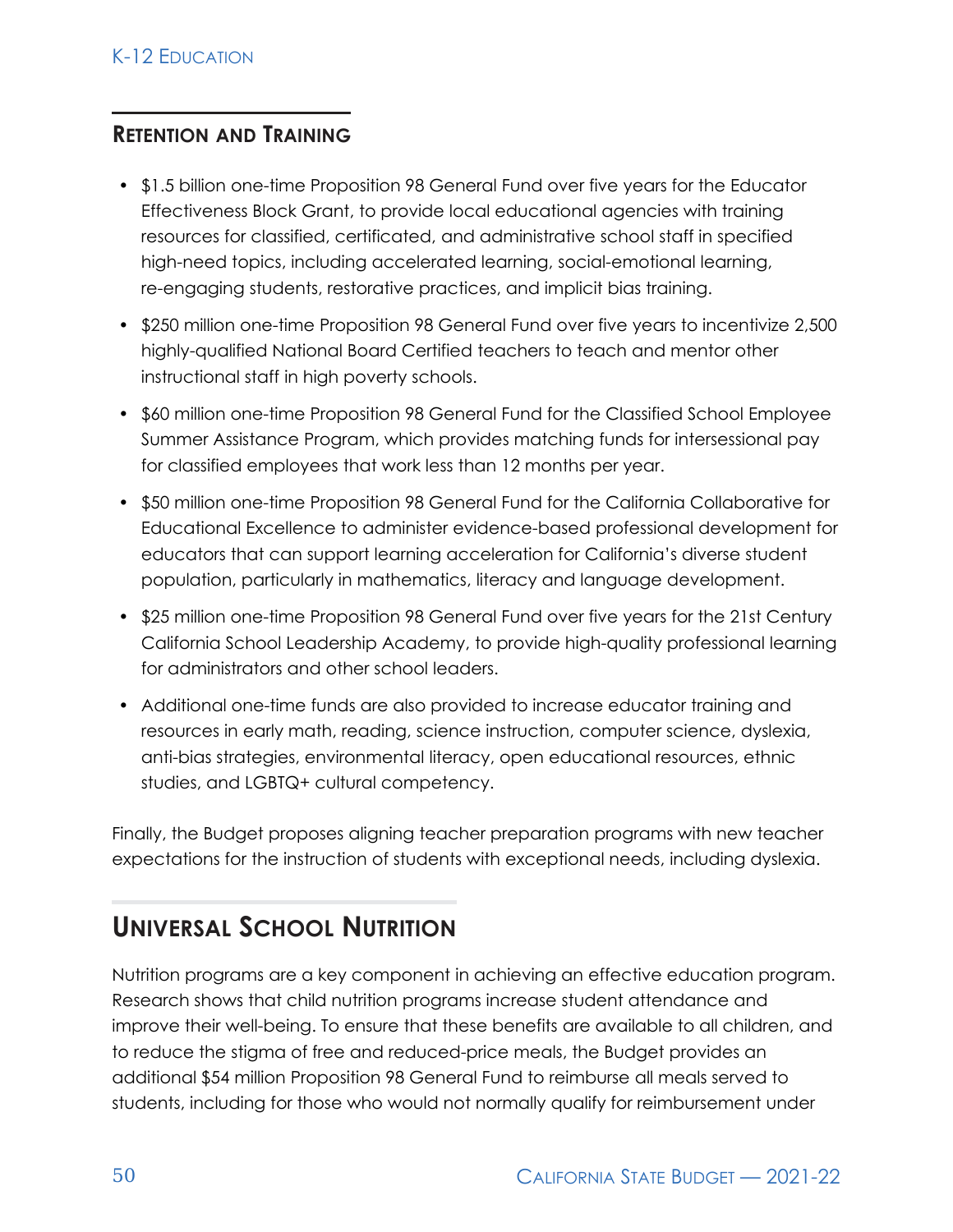the state meal program. Federal waivers allow schools to operate the federal Seamless Summer Option throughout the 2021-22 school year and will allow participating schools to offer free meals to all students, regardless of income eligibility, while providing federal reimbursement at the free rate for all meals served.

Beginning in 2022-23 school year, all public schools will be required to provide two free meals per day to any student who requests a meal, regardless of income eligibility. Further, all schools eligible for the Community Eligibility Provision, the federal universal meals provision, will be required to apply for the program by June 30, 2022 (if they are not already participating) to reduce volatility in costs to the state and ensure the state is not responsible for costs that could be reimbursed at the federal level. The state will then cover any remaining unreimbursed costs up to the federal free per-meal rate, at an estimated cost of \$650 million Proposition 98 General Fund annually.

Additionally, the Budget provides \$150 million one-time Proposition 98 General Fund for school districts to upgrade kitchen infrastructure and equipment, as well as provide training to food service employees. Of this amount, \$120 million will provide a minimum of \$25,000 per district for kitchen upgrades and equipment, and \$30 million to provide a minimum of \$2,000 per district for training to promote nutritious foods, food preparation, and healthy food marketing.

The Administration continues to support funding to advance farm-to-school programs. Funding to support these programs will be considered as part of a deferred discussion between the Administration and Legislature later summer (See Sustainable Agriculture Chapter for additional detail).

# **SPECIAL EDUCATION**

The Budget reflects the state's ongoing commitment to invest in and improve instruction and services for students with disabilities. Specifically, the Budget includes the following for special education programs:

- \$450 million one-time Proposition 98 General Fund for LEAs to provide learning recovery supports for students with disabilities.
- \$396.9 million ongoing Proposition 98 General Fund to increase the statewide base rate for special education funding.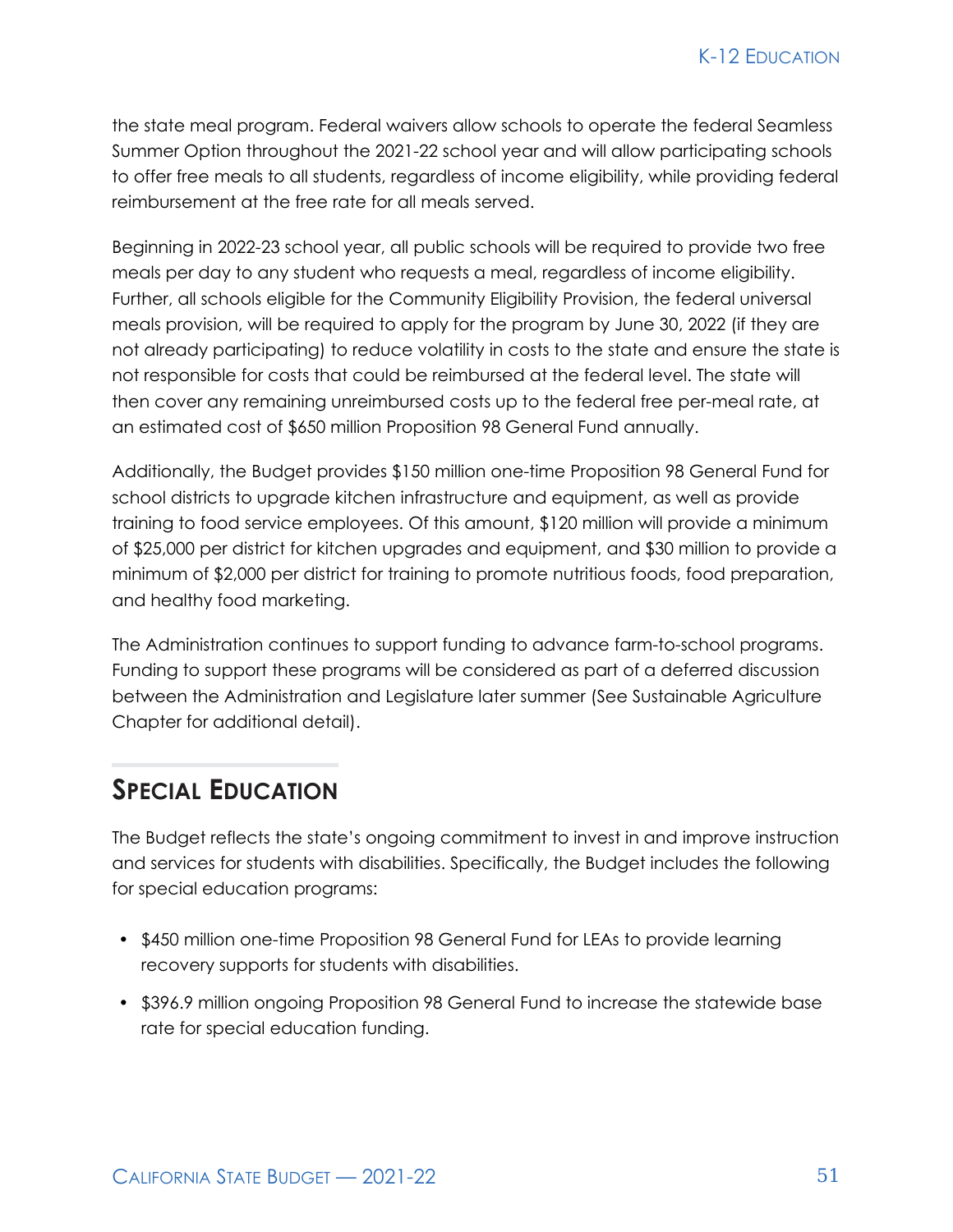#### K-12 EDUCATION

- \$277.7 million one-time federal Individuals with Disabilities Education Act (IDEA) funds to local educational agencies to increase general statewide special education resources.
- \$260 million ongoing Proposition 98 General Fund to support early intervention services for preschool-aged children.
- \$186.1 million ongoing Proposition 98 General Fund to provide a 4.05-percent cost-of-living adjustment for state special education funding.
- \$100 million one-time Proposition 98 General Fund for alternative dispute resolution to provide more opportunities for efficient and effective resolution of special education services complaints.
- \$15 million one-time Proposition 98 General Fund for grants to LEAs to improve the delivery of inclusive practices.
- \$10 million one-time federal IDEA funds to provide technical assistance and support to local educational agencies in developing and administering comprehensive individualized education programs and to develop tools and resources to assess and address academic impacts of the Pandemic on students with disabilities.
- \$7 million ongoing federal IDEA funds to support and expand Family Empowerment Centers.
- \$2.3 million federal IDEA funds (of which \$965,000 is available on a one-time basis) and 6 positions for the Department of Education to address special education complaints, perform court-ordered special education monitoring of local educational agencies, and to purchase special education monitoring software.

### **INDEPENDENT STUDY**

The COVID-19 Pandemic posed an unprecedented crisis for California's schools. However, with scientific consensus regarding the safety of in-person instruction and continued success in expanding vaccinations to drive down COVID-19 transmission, school communities can and must prioritize the in-person connections that best serve the mental health, social-emotional well-being, and academic needs of students, families, and staff.

The Budget requires that all districts return to full-time in-person instruction for the 2021-22 school year. Consistent with all school years prior to 2020-21, this mode of instruction will be the default for all students, and generally one of only two ways in